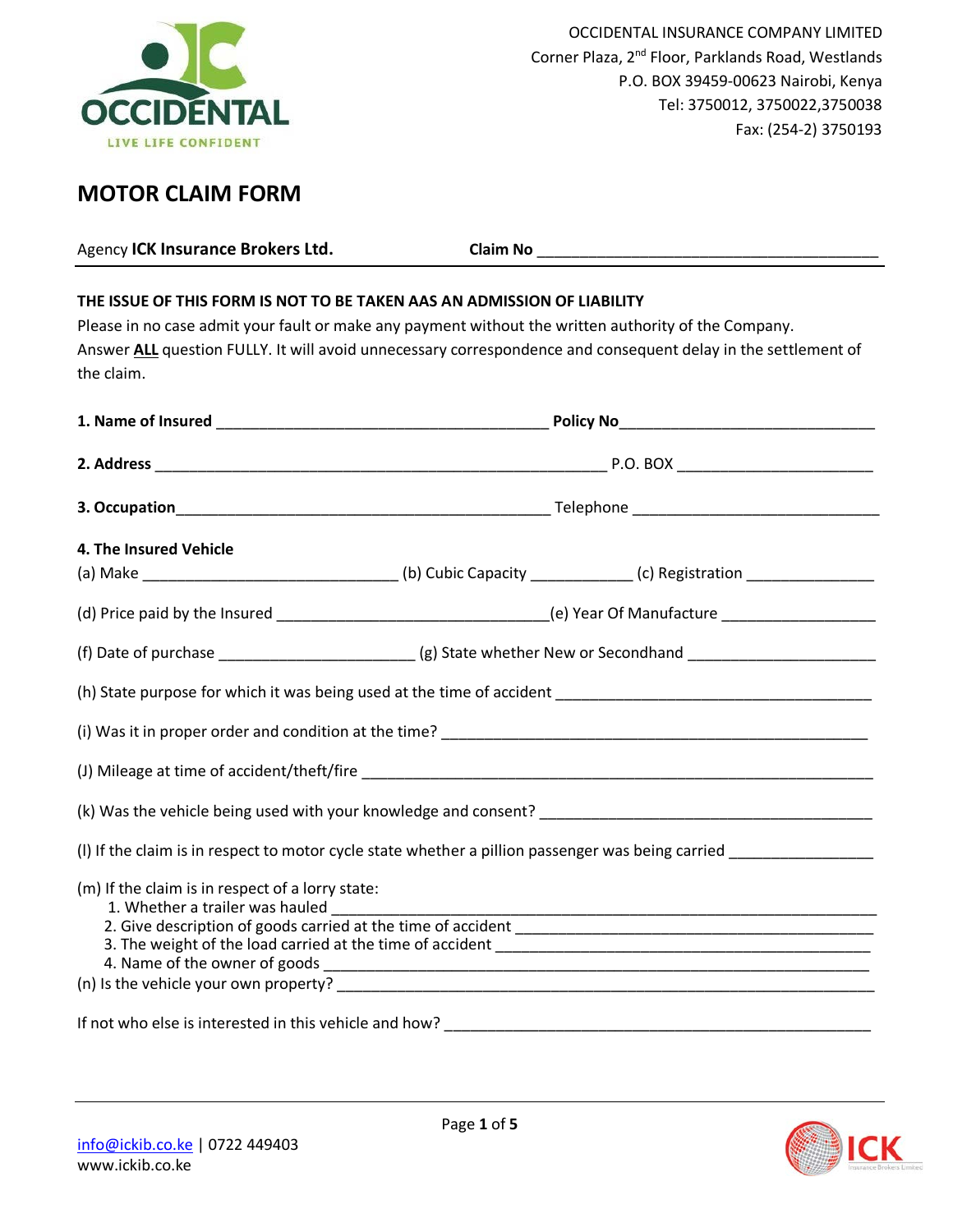

## **5. The person driving at the time of accident:**

| (d) Particulars of driving Licence:                                              |                                                                                                                        |  |  |
|----------------------------------------------------------------------------------|------------------------------------------------------------------------------------------------------------------------|--|--|
|                                                                                  |                                                                                                                        |  |  |
|                                                                                  |                                                                                                                        |  |  |
|                                                                                  |                                                                                                                        |  |  |
|                                                                                  |                                                                                                                        |  |  |
|                                                                                  |                                                                                                                        |  |  |
|                                                                                  |                                                                                                                        |  |  |
|                                                                                  |                                                                                                                        |  |  |
|                                                                                  |                                                                                                                        |  |  |
|                                                                                  |                                                                                                                        |  |  |
|                                                                                  | (3) Has the driver ever been refused motor insurance or continuance thereof ________________                           |  |  |
|                                                                                  |                                                                                                                        |  |  |
|                                                                                  | (i) Has the driver any other motor insurance of his own? (If so state name of the insurers and details of the vehicle) |  |  |
|                                                                                  |                                                                                                                        |  |  |
| 6. The Accident (Damage, Fire, Theft):                                           |                                                                                                                        |  |  |
|                                                                                  |                                                                                                                        |  |  |
|                                                                                  |                                                                                                                        |  |  |
|                                                                                  |                                                                                                                        |  |  |
|                                                                                  |                                                                                                                        |  |  |
|                                                                                  |                                                                                                                        |  |  |
| (g) What was the width of the street of road? __________________________________ |                                                                                                                        |  |  |
|                                                                                  |                                                                                                                        |  |  |
|                                                                                  |                                                                                                                        |  |  |
|                                                                                  |                                                                                                                        |  |  |
|                                                                                  |                                                                                                                        |  |  |
| (k) Please give details of the nature and cause of the Accident/Theft/Fire:      |                                                                                                                        |  |  |



\_\_\_\_\_\_\_\_\_\_\_\_\_\_\_\_\_\_\_\_\_\_\_\_\_\_\_\_\_\_\_\_\_\_\_\_\_\_\_\_\_\_\_\_\_\_\_\_\_\_\_\_\_\_\_\_\_\_\_\_\_\_\_\_\_\_\_\_\_\_\_\_\_\_\_\_\_\_\_\_\_\_\_\_\_\_\_\_\_\_\_\_\_\_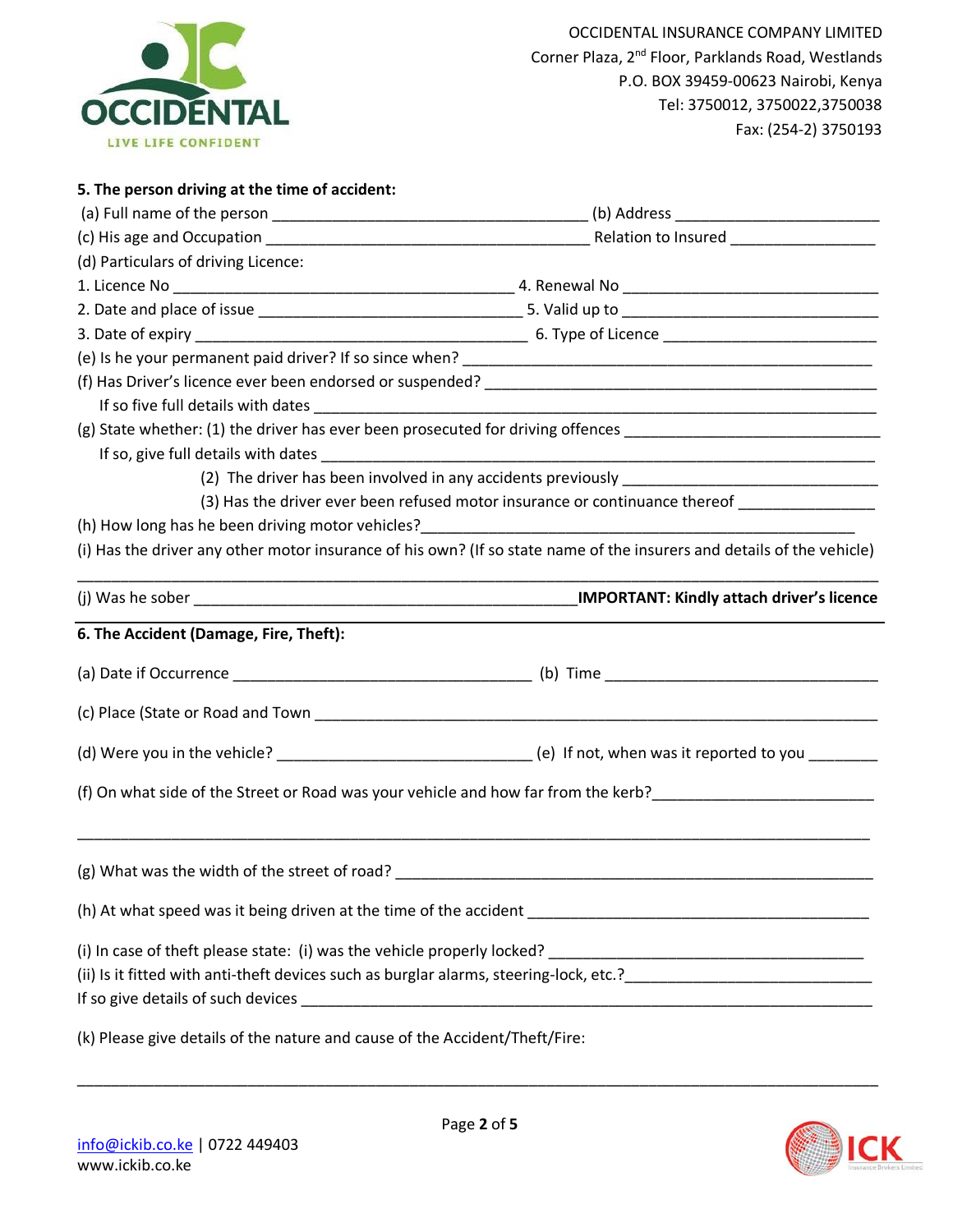

(l) Please draw a rough sketch plan of the scene of the accident:

#### **7. The Damage**

a) Give the details the extent of all damage to the insured vehicle directly due to the accident:



\_\_\_\_\_\_\_\_\_\_\_\_\_\_\_\_\_\_\_\_\_\_\_\_\_\_\_\_\_\_\_\_\_\_\_\_\_\_\_\_\_\_\_\_\_\_\_\_\_\_\_\_\_\_\_\_\_\_\_\_\_\_\_\_\_\_\_\_\_\_\_\_\_\_\_\_\_\_\_\_\_\_\_\_\_\_\_\_\_\_\_\_\_\_ \_\_\_\_\_\_\_\_\_\_\_\_\_\_\_\_\_\_\_\_\_\_\_\_\_\_\_\_\_\_\_\_\_\_\_\_\_\_\_\_\_\_\_\_\_\_\_\_\_\_\_\_\_\_\_\_\_\_\_\_\_\_\_\_\_\_\_\_\_\_\_\_\_\_\_\_\_\_\_\_\_\_\_\_\_\_\_\_\_\_\_\_\_\_ \_\_\_\_\_\_\_\_\_\_\_\_\_\_\_\_\_\_\_\_\_\_\_\_\_\_\_\_\_\_\_\_\_\_\_\_\_\_\_\_\_\_\_\_\_\_\_\_\_\_\_\_\_\_\_\_\_\_\_\_\_\_\_\_\_\_\_\_\_\_\_\_\_\_\_\_\_\_\_\_\_\_\_\_\_\_\_\_\_\_\_\_\_\_ \_\_\_\_\_\_\_\_\_\_\_\_\_\_\_\_\_\_\_\_\_\_\_\_\_\_\_\_\_\_\_\_\_\_\_\_\_\_\_\_\_\_\_\_\_\_\_\_\_\_\_\_\_\_\_\_\_\_\_\_\_\_\_\_\_\_\_\_\_\_\_\_\_\_\_\_\_\_\_\_\_\_\_\_\_\_\_\_\_\_\_\_\_\_ \_\_\_\_\_\_\_\_\_\_\_\_\_\_\_\_\_\_\_\_\_\_\_\_\_\_\_\_\_\_\_\_\_\_\_\_\_\_\_\_\_\_\_\_\_\_\_\_\_\_\_\_\_\_\_\_\_\_\_\_\_\_\_\_\_\_\_\_\_\_\_\_\_\_\_\_\_\_\_\_\_\_\_\_\_\_\_\_\_\_\_\_\_\_ \_\_\_\_\_\_\_\_\_\_\_\_\_\_\_\_\_\_\_\_\_\_\_\_\_\_\_\_\_\_\_\_\_\_\_\_\_\_\_\_\_\_\_\_\_\_\_\_\_\_\_\_\_\_\_\_\_\_\_\_\_\_\_\_\_\_\_\_\_\_\_\_\_\_\_\_\_\_\_\_\_\_\_\_\_\_\_\_\_\_\_\_\_\_

e) Have you instructed them to send an estimate to the Company immediately?

**NB: If possible an estimate of repairs should be attached to this form and in any event it must be sent to the company without undue delay**

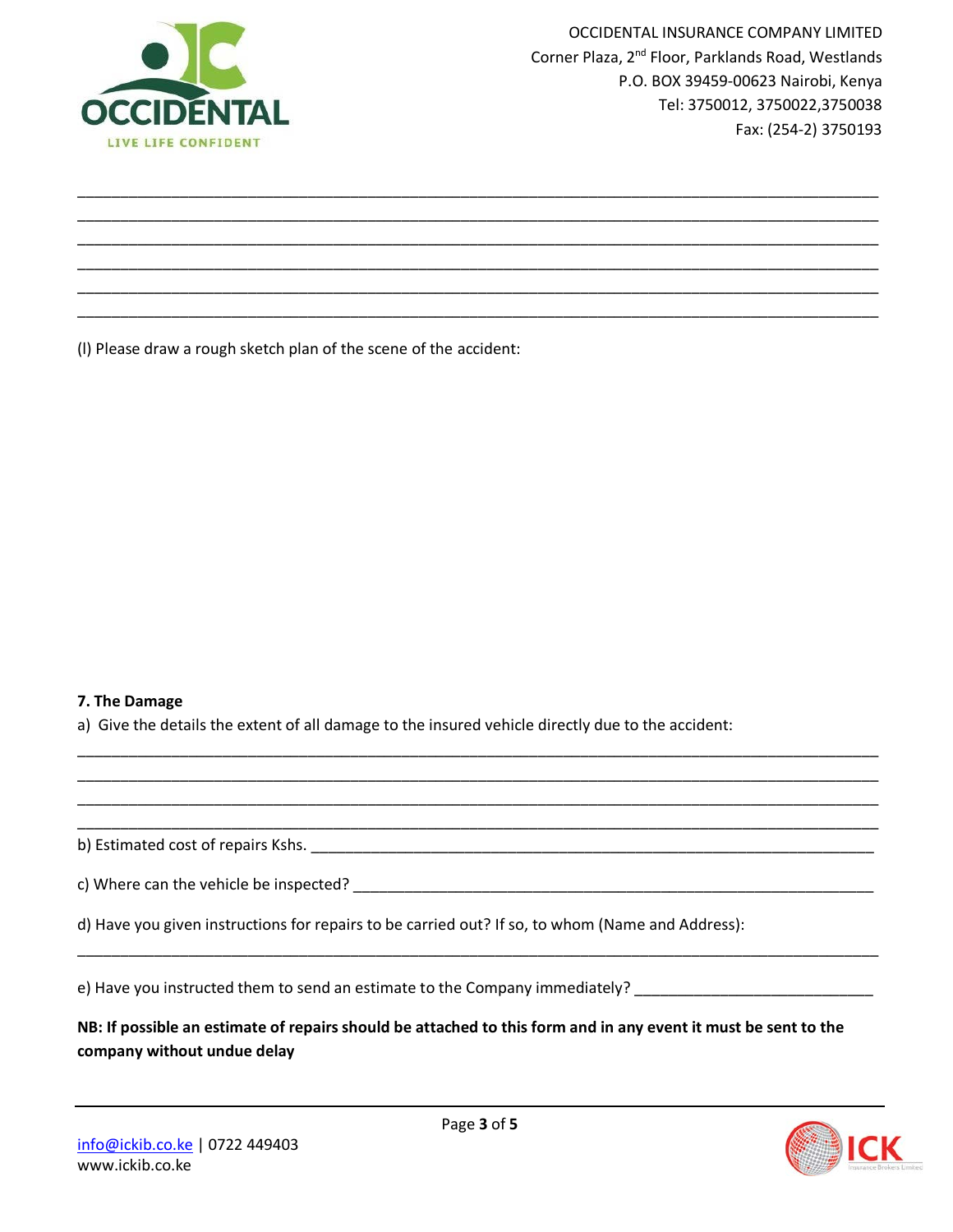

#### **8. The Result:**

(a) Has the accident caused any injury to any person or persons? \_\_\_\_\_\_\_\_\_\_\_\_\_\_\_\_\_\_\_\_\_\_\_\_\_\_\_\_\_\_\_\_\_\_\_\_\_\_\_\_\_ If so, give the following particulars:

| Name | Address | Occupation | Nature | Whether being<br>conveyed in the<br>vehicle or not |
|------|---------|------------|--------|----------------------------------------------------|
|      |         |            |        |                                                    |
|      |         |            |        |                                                    |
|      |         |            |        |                                                    |
|      |         |            |        |                                                    |
|      |         |            |        |                                                    |
|      |         |            |        |                                                    |
|      |         |            |        |                                                    |

(b) If any injured has been removed to a Hospital or medically attended, give name and address of Hospital or Doctor the contract of the contract of  $\mathcal{D}$  and  $\mathcal{D}$  and  $\mathcal{D}$  and  $\mathcal{D}$  and  $\mathcal{D}$  and  $\mathcal{D}$  and  $\mathcal{D}$  and  $\mathcal{D}$  and  $\mathcal{D}$  and  $\mathcal{D}$  and  $\mathcal{D}$  and  $\mathcal{D}$  and  $\mathcal{D}$  and  $\mathcal{D}$  and

\_\_\_\_\_\_\_\_\_\_\_\_\_\_\_\_\_\_\_\_\_\_\_\_\_\_\_\_\_\_\_\_\_\_\_\_\_\_\_\_\_\_\_\_\_\_\_\_\_\_\_\_\_\_\_\_\_\_\_\_\_\_\_\_\_\_\_\_\_\_\_\_\_\_\_\_\_\_\_\_\_\_\_\_\_\_\_\_\_\_\_\_\_\_

\_\_\_\_\_\_\_\_\_\_\_\_\_\_\_\_\_\_\_\_\_\_\_\_\_\_\_\_\_\_\_\_\_\_\_\_\_\_\_\_\_\_\_\_\_\_\_\_\_\_\_\_\_\_\_\_\_\_\_\_\_\_\_\_\_\_\_\_\_\_\_\_\_\_\_\_\_\_\_\_\_\_\_\_\_\_\_\_\_\_\_\_\_\_ \_\_\_\_\_\_\_\_\_\_\_\_\_\_\_\_\_\_\_\_\_\_\_\_\_\_\_\_\_\_\_\_\_\_\_\_\_\_\_\_\_\_\_\_\_\_\_\_\_\_\_\_\_\_\_\_\_\_\_\_\_\_\_\_\_\_\_\_\_\_\_\_\_\_\_\_\_\_\_\_\_\_\_\_\_\_\_\_\_\_\_\_\_\_ \_\_\_\_\_\_\_\_\_\_\_\_\_\_\_\_\_\_\_\_\_\_\_\_\_\_\_\_\_\_\_\_\_\_\_\_\_\_\_\_\_\_\_\_\_\_\_\_\_\_\_\_\_\_\_\_\_\_\_\_\_\_\_\_\_\_\_\_\_\_\_\_\_\_\_\_\_\_\_\_\_\_\_\_\_\_\_\_\_\_\_\_\_\_

\_\_\_\_\_\_\_\_\_\_\_\_\_\_\_\_\_\_\_\_\_\_\_\_\_\_\_\_\_\_\_\_\_\_\_\_\_\_\_\_\_\_\_\_\_\_\_\_\_\_\_\_\_\_\_\_\_\_\_\_\_\_\_\_\_\_\_\_\_\_\_\_\_\_\_\_\_\_\_\_\_\_\_\_\_\_\_\_\_\_\_\_\_\_ \_\_\_\_\_\_\_\_\_\_\_\_\_\_\_\_\_\_\_\_\_\_\_\_\_\_\_\_\_\_\_\_\_\_\_\_\_\_\_\_\_\_\_\_\_\_\_\_\_\_\_\_\_\_\_\_\_\_\_\_\_\_\_\_\_\_\_\_\_\_\_\_\_\_\_\_\_\_\_\_\_\_\_\_\_\_\_\_\_\_\_\_\_\_ \_\_\_\_\_\_\_\_\_\_\_\_\_\_\_\_\_\_\_\_\_\_\_\_\_\_\_\_\_\_\_\_\_\_\_\_\_\_\_\_\_\_\_\_\_\_\_\_\_\_\_\_\_\_\_\_\_\_\_\_\_\_\_\_\_\_\_\_\_\_\_\_\_\_\_\_\_\_\_\_\_\_\_\_\_\_\_\_\_\_\_\_\_\_

(c) Did the accident cause damage to Third Party vehicle or other property or livestock? If so, give name and address of the owner stating nature and extent of damage \_\_\_\_\_\_\_\_\_\_\_\_\_\_\_\_\_\_\_\_\_\_\_\_\_\_\_\_\_\_\_\_\_\_\_\_\_\_\_\_\_\_\_\_\_\_

9. (A) has any claim been made upon you by any Third Party? If so, give details and attach the information

### **Note: ANY NOTICE, WRITE OR SUMMONS RECEIVED FROM THE THIRD PARTY MUST BE IMMEDIATELY SENT TO THE COMPANY AT THE FOREGOING ADDRESS**

\_\_\_\_\_\_\_\_\_\_\_\_\_\_\_\_\_\_\_\_\_\_\_\_\_\_\_\_\_\_\_\_\_\_\_\_\_\_\_\_\_\_\_\_\_\_\_\_\_\_\_\_\_\_\_\_\_\_\_\_\_\_\_\_\_\_\_\_\_\_\_\_\_\_\_\_\_\_\_\_\_\_\_\_\_\_\_\_\_\_\_\_\_\_

(b) If accident was caused by the fault of any Third Party, give name and address of such person/s: \_\_\_\_\_\_\_\_\_\_\_

| (c) How any persons were in the vehicle at time of the accident:<br>(d) Give the following particulars about all witness to the accident: |         |                                                 |
|-------------------------------------------------------------------------------------------------------------------------------------------|---------|-------------------------------------------------|
| Name                                                                                                                                      | Address | Whether being conveyed in the<br>vehicle or not |
|                                                                                                                                           |         |                                                 |
|                                                                                                                                           |         |                                                 |
|                                                                                                                                           |         |                                                 |